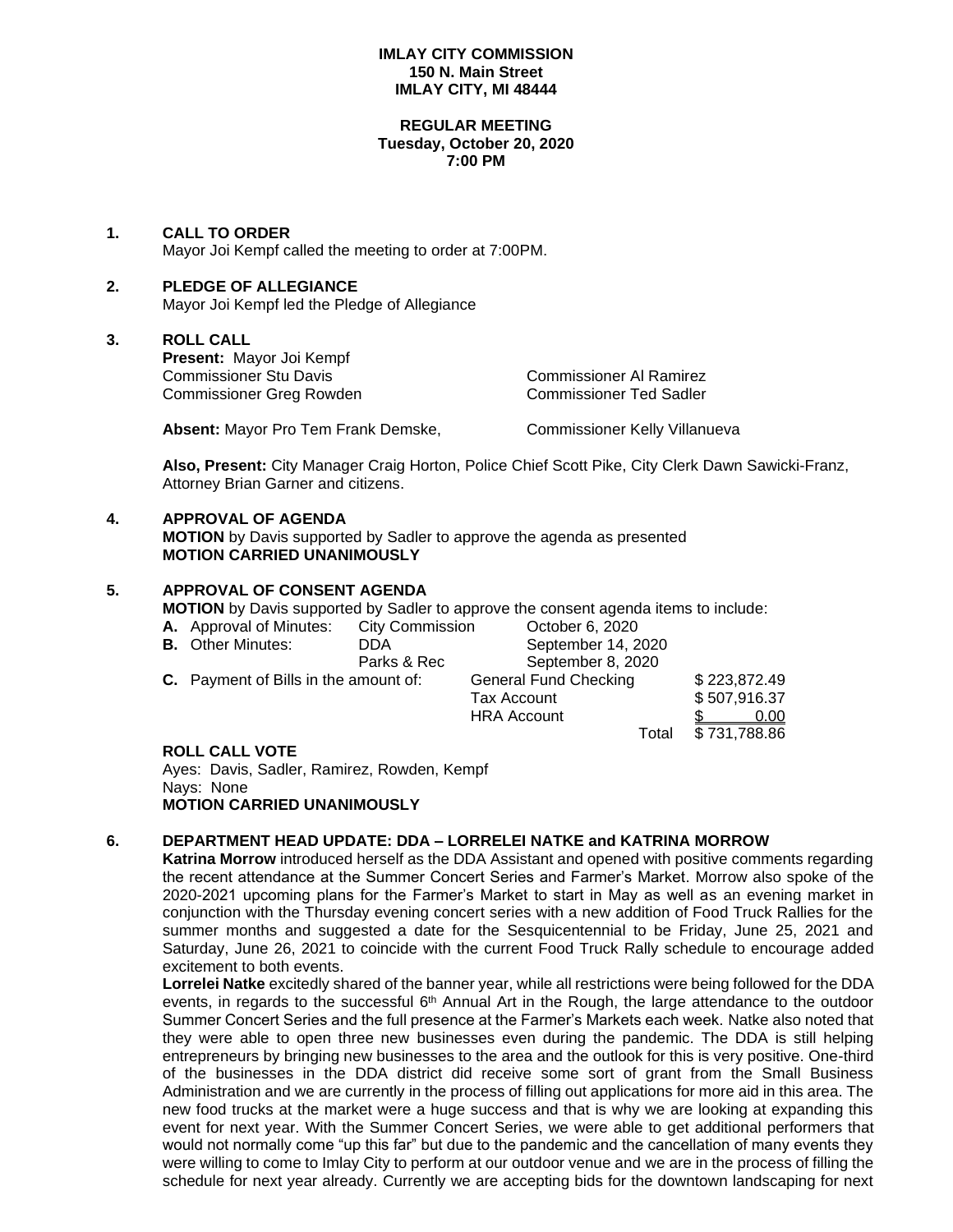year. We are working on updating the Seed (Small Business Entrepreneurs and Economic Development) Website as a DDA initiative and are looking for new information and businesses that we need to include. Job Fair plans are going to be continued in the future to ensure the local students with local talent and businesses in need of staffing will be connected. Working to collaborate with the Imlay City Chamber of Commerce for events and happenings within our city and surrounding area. The DDA has agreed to help with the current concrete issue. Scheduling is in the process for all next year's events and the DDA is thankful for the community support for all that is going on in our great community.

# **7. CITIZENS FROM THE FLOOR**

Marilyn Swihart stated she was here on behalf of the Imlay City School's Alumni Association and the Historical Museum and asked about dates regarding the rescheduling of the Sesquicentennial event for next year. The Museum will be selling blueberry pies for the event.

# **8. OLD BUSINESS**

# **A. Sesquicentennial – DDA Director**

It was stated that this was part of what DDA Assistant Katrina Morrow had just mentioned in her report as dates and events are being reviewed.

# **B. Fire Hall Update-Fire Chief**

City Manager Craig Horton stated that the Fire Chief is unavailable and has three representatives from the fire department here to answer any questions in his absence. A detailed bid was presented for cement work and DPW Director Ed Priehs is contacting a surveyor to check the elevation of the building as well as pursue a second quote for cement.

# **C. Police Video Cameras – Police Chief**

Police Chief Scott Pike spoke regarding the previous quote approved for the Axon cameras and the package with that company as there were additional fees and costs with that quote in their fine print that made this quote cost more than previously understood. Chief Pike explained that he reviewed two other companies for optimal coverage for body and car cameras and now has a better understanding of the packages offered. He presented a package from Midwest Public Safety LLC for Getac Video Solutions DVR kit with cameras, black box, body worn cameras, with docks, accessories and warranties per the quote presented for \$42,620.00.

**MOTION** by Davis supported by Sadler to purchase from Midwest Public Safety LLLC the Getac Video Solutions camera system per the quote presented by Police Chief Scott Pike and not to exceed \$42,620.00.

#### **ROLL CALL VOTE**

Ayes: Davis, Sadler, Ramirez, Rowden, Kempf Nays: None **MOTION CARRIED UNANIMOUSLY**

# **9. NEW BUSINESS**

# **A. Lapeer County EMS Director Russ Adams – AED Presentation**

Lapeer County EMS Director Russ Adams spoke regarding the importance for the availability of an AED device in a polling place such as our city hall. Adams stated that last year he started the P.A.D. (Public Access Defibrillation) program, a nationwide program that makes AED's available to the general public for at risk public venues such as voting precincts. This program helps to make better access to AED's countywide in a hope to increasing life saving efforts. Adams will assign this unit to our building and maintain this device twice a year and offer training for utilization of this unit.

# **B. Lapeer County EMS Board Seat Opening**

Discussion of appointment for the open board seat for the Lapeer County Emergency Medical Service Authority of which we are a founding member and are allowed one member on the board for representation of our city.

**MOTION** by Davis supported by Sadler to approve the appointment of Ian Kempf as the Imlay City representative on the Lapeer County EMS Authority Board for a term to serve at the pleasure of the Imlay City Commission.

#### **ROLL CALL VOTE**

Ayes: Davis, Sadler, Rowden, Ramirez, Kempf

Nays: None

# **MOTION CARRIED UNANIMOUSLY**

# **C. City Ordinance Discussion-Attorney Brian Garner**

Attorney Brian Garner presented the current ordinance regarding marijuana. Garner also explained the difference between zoning ordinances and regulatory ordinances. Garner suggested that the council authorize his office to create a moratorium on caregiver cultivation of marijuana for medical use to allow that the planning commission and the city commission be able to develop a regulation of the zoning ordinance to regulate it as a caregiver home occupation and then we can work on the ordinance.